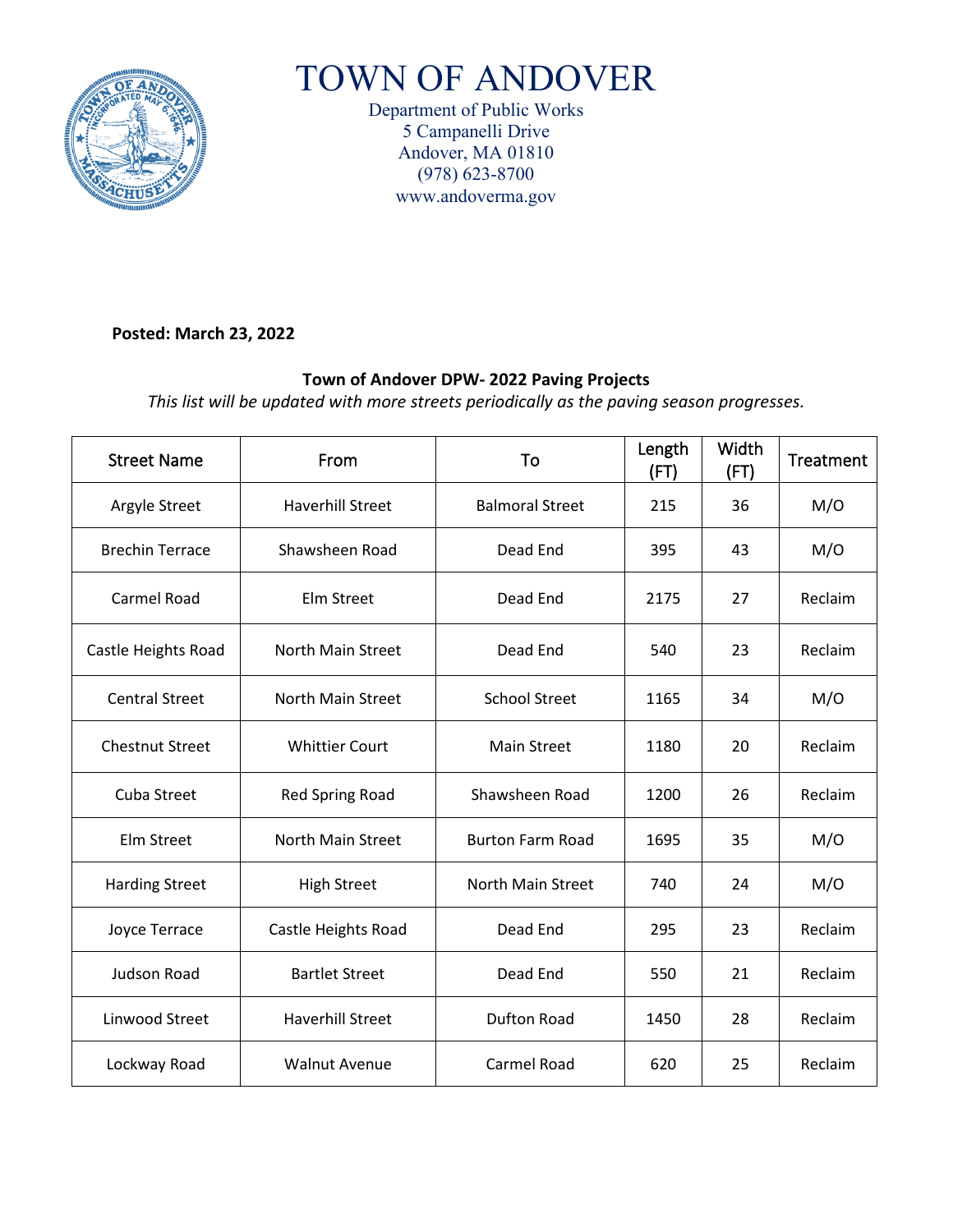

TOWN OF ANDOVER

Department of Public Works 5 Campanelli Drive Andover, MA 01810 (978) 623-8700 www.andoverma.gov

| <b>Street Name</b>        | <b>From</b>             | To                        | Length<br>(FT) | Width<br>(FT) | Treatment |
|---------------------------|-------------------------|---------------------------|----------------|---------------|-----------|
| <b>Moraine Street</b>     | Red Spring Road         | <b>School Street</b>      | 595            | 22            | Reclaim   |
| <b>Railroad Street</b>    | <b>Essex Street</b>     | North Main Street         | 1795           | 34            | Reclaim   |
| Red Spring Road           | <b>Reservation Road</b> | Shawsheen Road            | 4125           | 24            | Reclaim   |
| Rock O Dundee Road        | <b>Burnham Road</b>     | Rock O Dundee Road        | 1630           | 28            | Reclaim   |
| Shawsheen Road            | <b>Red Spring Road</b>  | <b>Smithshire Estates</b> | 1770           | 29            | Reclaim   |
| <b>Smithshire Estates</b> | Shawsheen Road          | Dead End                  | 3050           | 28            | Reclaim   |
| <b>Stevens Street</b>     | Shawsheen Road          | Shawsheen River           | 1570           | 25            | Reclaim   |
| <b>Walnut Avenue</b>      | Elm Street              | Maple Avenue              | 1160           | 24            | Reclaim   |
| <b>York Street</b>        | <b>Balmoral Street</b>  | <b>Haverhill Street</b>   | 210            | 33            | M/O       |